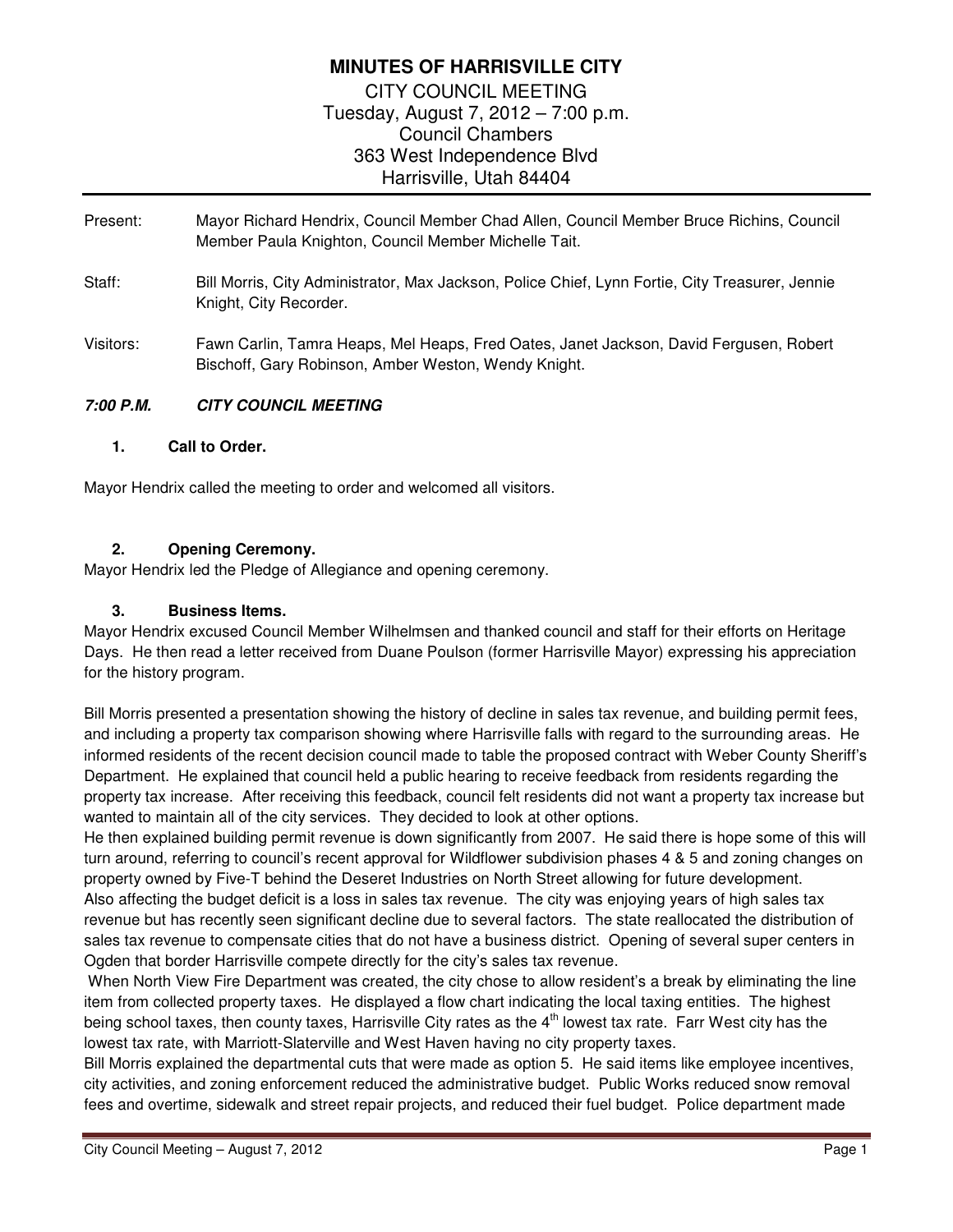cuts from their equipment and training, and alcohol enforcement. He indicated this new balance will last for the next fiscal year with hopes that revenue will increase and the business district will stabilize.

### **a. PUBLIC HEARING: Truth in Taxation – Harrisville City is proposing to increase property tax revenue due to shortfalls in revenue.**

#### **MOTION: Council Member Allen motioned to open a public hearing on truth in taxation. Council Member Tait seconded the motion. All Council Members voted aye. Motion passed.**

Robert Bischoff – asked Council for more history and background about the city's revenue. He asked if the city had excess revenues in the past and what happened to the excess. He asked what will happen with regard to the future of the city's resources. Bill Morris responded the city has a rainy day fund of over \$900,000 to draw on as an emergency resource. He informed the residents with the departmental cuts this money will likely last for a long time.

Mr. Bischoff asked how much money resulted from departmental cuts. Bill Morris said the tentative budget included a cushion for the future. He said public safety cut the largest amount, with public works and administrative cuts being less. He said some projects were put off.

Mr. Bischoff relayed his concern with reducing the public safety resources. He asked if the possibility exists to use some of the surplus to maintain public safety. Council Member Richins and Council Member Knighton indicated some of these cuts may create a situation where they have to use the city rainy day funds and pointed these most recent cuts reduced the city budget to bare bones status.

Melvin Heaps, 700 North, asked council if some of these budget decisions were made previously, why wasn't the public notified. He expressed his personal feelings of frustration when receiving the property tax notice that included a 100% increase in city property tax. He then expressed his concern if any of the departmental cuts from public safety will have an adverse or negative effect, he would like to maintain the current level of service. He said he has confidence that the police chief will be able to offer the same service to the public on a lesser budget.

Gary Robinson, 234 West Independence Blvd, asked if council has projected into the future about 5-10 years. He said in his opinion, the city is almost maxed out on building permits, and the revenue will be stagnant from that side of things. He said the public and the city can plan on a minimum of 5 years before the economy will turn around. He advised council to freeze all expenditures for the next 5-10 years because resident's income will not be going up. These things take time working themselves out, and it won't be turning around very quickly. He suggested city employees and staff get by on less, not replace things, and do without things to reduce spending. He suggested if public works is unable to plow the streets over the winter, residents will just have to do without and recognize these cuts were to eliminate an increase in property taxes.

Police Chief Max Jackson gave a brief history of conversations he had with Mayor Hendrix about officer retention. He informed residents of the recent loss of Officer Stetson Talbot to Pleasant View. He said Harrisville has seen the loss of three officer's and two city recorders over the last few years. He said they decided to address this issue with the council. The proposed budget included a raise to increase wages to a comparable level to other cities. He also said in the past 18 years of preparing his departmental budget he has not had the year end totals to reference when submitting his proposed budget to council. He said he was able to take exactly what was spent for each item and determine what cuts would not have a negative effect on the community. He said response times will not differ, but alcohol enforcement will be reduced by cutting down on youth alcohol and DUI shifts. He assured residents they can maintain the same expectations and quality response times they are accustomed to. Mr. Robinson asked how Harrisville compares with other small cities with regard to issues of retention. He said in his opinion most people do not stay with the same company for more than 5 years. Max Jackson said when revenue was up, there was not turnover. He said Harrisville Police Officer's enjoy working here; they like the small town atmosphere, and are usually forced to leave over issues such as higher wages being offered by another local city. He said it takes a special personality type to work in the law enforcement services in your own local community serving people you associate with outside of work. He said the police officer's realize the city will be moving forward without a wage increase in the budget. He also explained how cooperate Wal-Mart does not like to have a store dominating a large area. If they see a way to create another store nearby to reduce the amount a certain store brings in, they will open another store. Such is the case for Harrisville. We had the luxury of enjoying all of Wal-Mart's sales tax revenue, but saw a decline with the new Wal-Mart opening on 20<sup>th</sup> street in Ogden.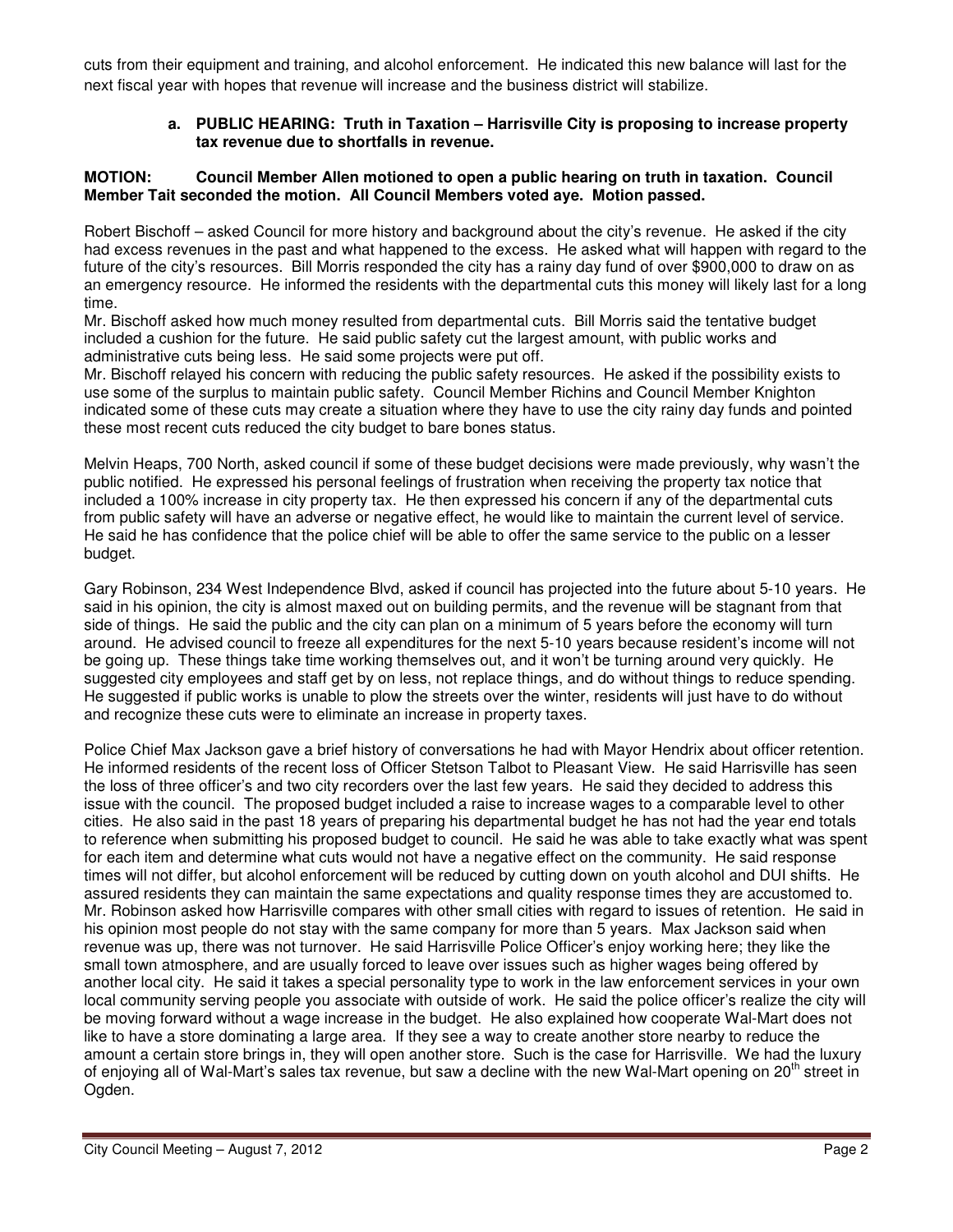Fred Oates, 2459 N. Rochester Ave., thanked council for making a wise decision with regard to the city's budget. He said by making reductions in certain areas residents will see no impact on the effectiveness or quality of the departments. He suggested council try to adhere to the budget every quarter, by keeping within the budget, the city will see this budget crisis turn around. He suggested the city concentrate on building the business district. He also shared positive feedback for the Heritage Days celebration. He once again thanked council for removing the burden of a potential property tax increase for those who are unemployed or on fixed incomes.

#### **MOTION: Council Member Richins motioned to close a public hearing on truth in taxation. Council Member Knighton seconded the motion. All Council Member voted aye. Motion passed.**

Mayor Hendrix clarified that when council began the truth in taxation process they submitted the tentative budget which included a \$140,000 increase in expenditures. As was mentioned before, department heads were able to use the last three months of information during this year's budget session. He said council was able to look at where things ended up. The biggest difference in the tentative budget was the employee wage adjustment. The remaining deficit was \$60,000 when the wage adjustment was eliminated from the budget. With the cuts from the department heads, they were able to reduce that deficit to \$25,000. If the \$25,000 remains at the end of the budget year, the rainy day fund is available, and will be used to balance the budget. He also commented on the very nice article in the Standard Examiner informing residents that council had agreed during a work session to vote against the property tax increase. He also explained that council was obligated to continue through to the end, once the truth in taxation process was begun. He said going through the truth in taxation process and paying the necessary fees has allowed the departments to really look closely at their budgets, without having to guess.

Bill Morris added the city council and staff worked very hard to get out the proper notices and in return receive feedback from residents about the property tax increase. He mentioned the city survey on the website, articles in the newsletter, advertisement on the marquee. He also said the city paid for truth in taxation notices in the newspaper, and the county tax notices announced the public hearing place and time. He said council held a public hearing prior to the mandated hearing, where residents expressed their opinions and offered solutions to the budget deficit. Council Member Tait said the minutes are also available to the residents on the city website. Bill Morris stated the noticing is not perfect, but the city went above and beyond what is required to notify residents. He also said he has informed employees there will be no wage adjustment, and all projects have been put on hold. He indicated Harrisville still has areas for development, and these residential areas will pay property taxes to increase the revenue. He said the city has been looking towards the future, and could not have seen the impact local superstores such as Winco and the new Wal-Mart in Ogden would have on the city's sales tax revenue.

#### **b. Discussion and/or possible action of Harrisville City Resolution 2012-04, a resolution adopting the FY 2012-13 final budget for the fiscal year ending June 30, 2013.**

Lynn Fortie said there was one minor change to the final budget worksheet**.** He suggested since the certified tax rate has now been determined, that will update the final budget worksheet to include the exact amount. Mayor Hendrix asked for any more discussion among the council members. Council Member Tait commented that council members were "talked out" about the budget. Mayor Hendrix thanked council for their hard work and putting forth the extra effort over the last 5 months of extra meetings and work sessions to discuss all available options and find a solution for this budget session. Council Member Allen expressed his concern with two employees receiving 20% 401K contribution and all other employees being reduced to 2% contribution. He said he disagrees, and therefore will vote against the budget. Council Member Knighton said a contract was agreed upon for certain employees, and in order to maintain the level of people, if the allocation were to be cut, adjustment would have to be put into wages to fulfill the contract. In her opinion, this does not offer a cost savings as there is not cost savings with reallocating the funds. Council Member Allen said there is a contract with on employee that was not made with this mayor and council. In his opinion, there is not obligation for the second employee. Council Member Knighton said if someone acts on behalf of the city and enters into a contract, the city should honor that contract. Bill Morris suggested council spend some time reading the contracts so everyone knows what agreements were made.

**MOTION: Council Member Knighton motioned to adopt the FY 2012-13 final budget worksheet, including the change to the certified tax rate. Council Member Tait seconded the motion. A roll call vote was taken.**